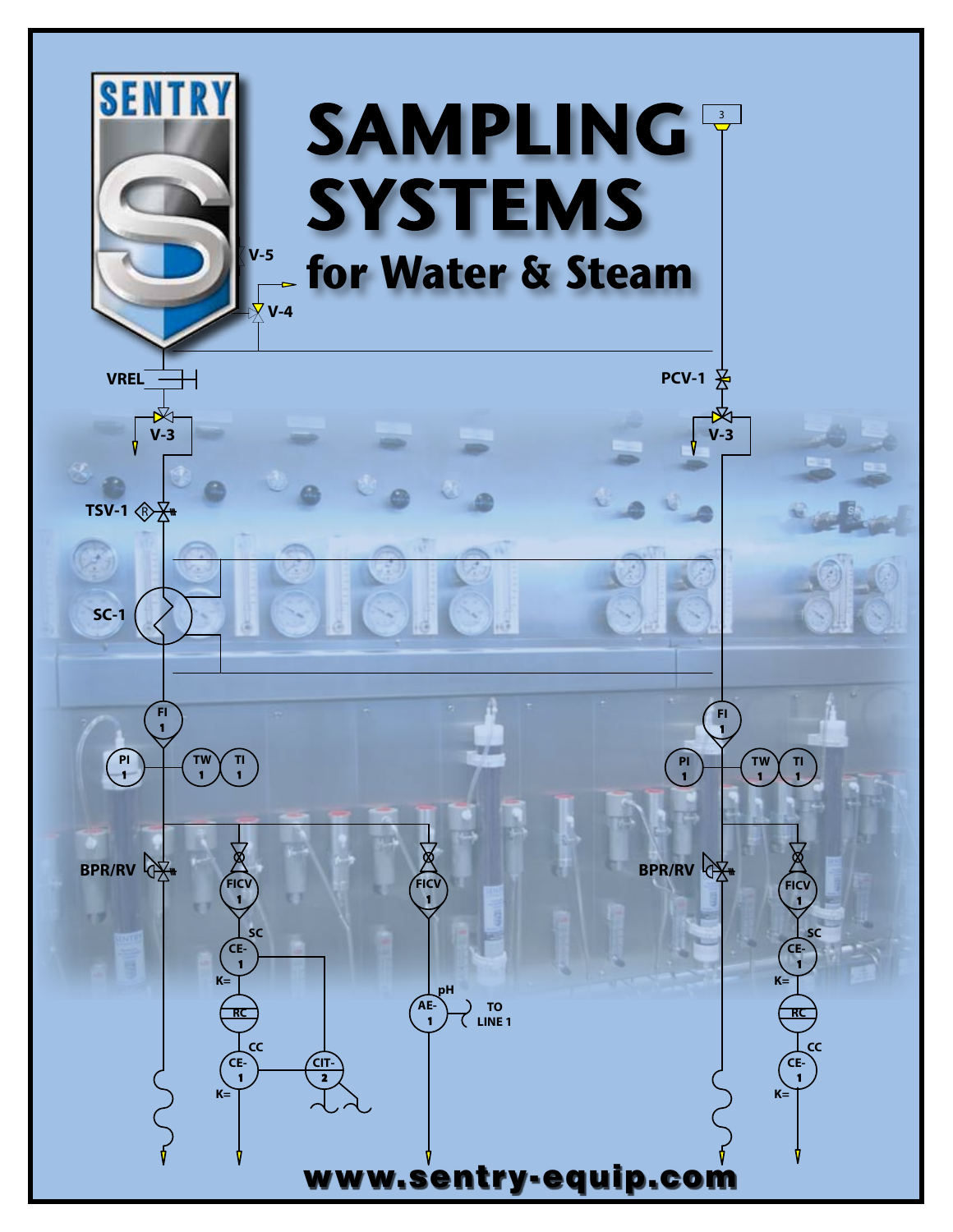# FEATURES OF A USER-FRIENDLY SAMPLE PANEL

### Sampling and Analysis Systems (front view)

- 1) Valves and sensors mounted on front of panel over sink for ease of calibration and maintenance.
- 2) Recessed wireway located along front of panel with SS cover plate to simplify probe replacement.
- 3) Thermal shut-off valve with visual trip indication on panel front.
- 4) Pressure reducing valve, VREL $^{\circledR}$  with speed handle sample line flow is set with one adjustment.
- 5) Control/monitor panel isolates electrical components from wet section.<br>6) Wet analyzer panel; flush, surface, or rear-mounted analyzers.
- 6) Wet analyzer panel; flush, surface, or rear-mounted analyzers.
- 7) Sample sequencing featuring Sample Sequencer®IV to reduce the number of required analyzers.



## Options (not pictured)

- Temperature Control Units (TCU) for precise 77°F (25°C) samples.
- Cooling Water Isolation Skids (CWIS) to prevent poor quality cooling water from plugging sampling components. sampling components.
- Iotally automated Sample Sentry<sup>®</sup> II system to minimize startup time while reducing manpower requirements.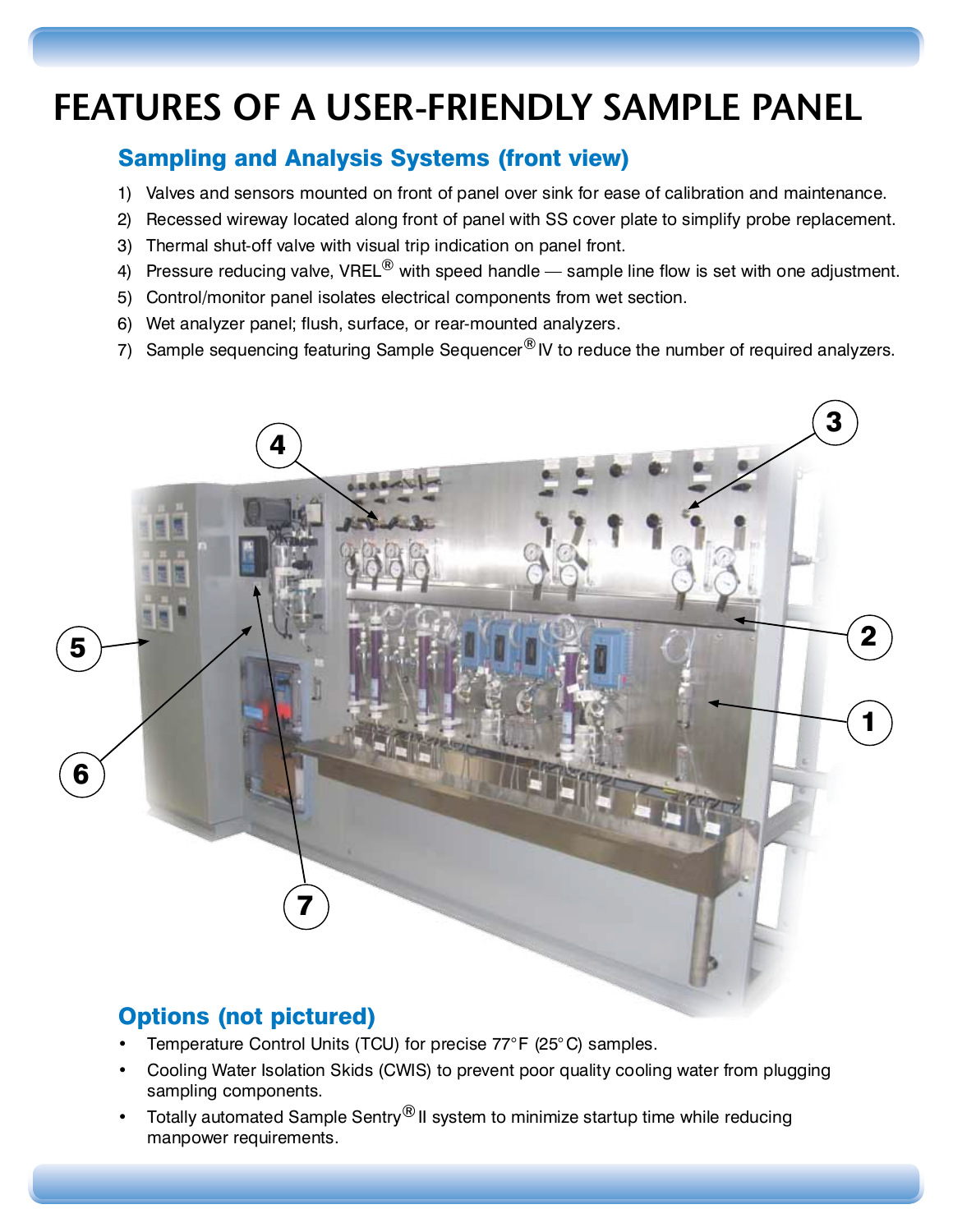### Sampling and Analysis Systems (rear view)

1) BPRV — back pressure control and pressure relief maintains steady flow to analyzers.

3

2

1

- 2) Easy access primary sample coolers provided with computerized heat load calculations.<br>3) High efficiency secondary coolers sized
- to consistently provide 1°F approach to consistently provide 1°F approach temperature (for  $17/5$   $\geq$   $\cup$  3 sample).
- 4) Corrosion-resistant 304 stainless steel cooling water headers.

4